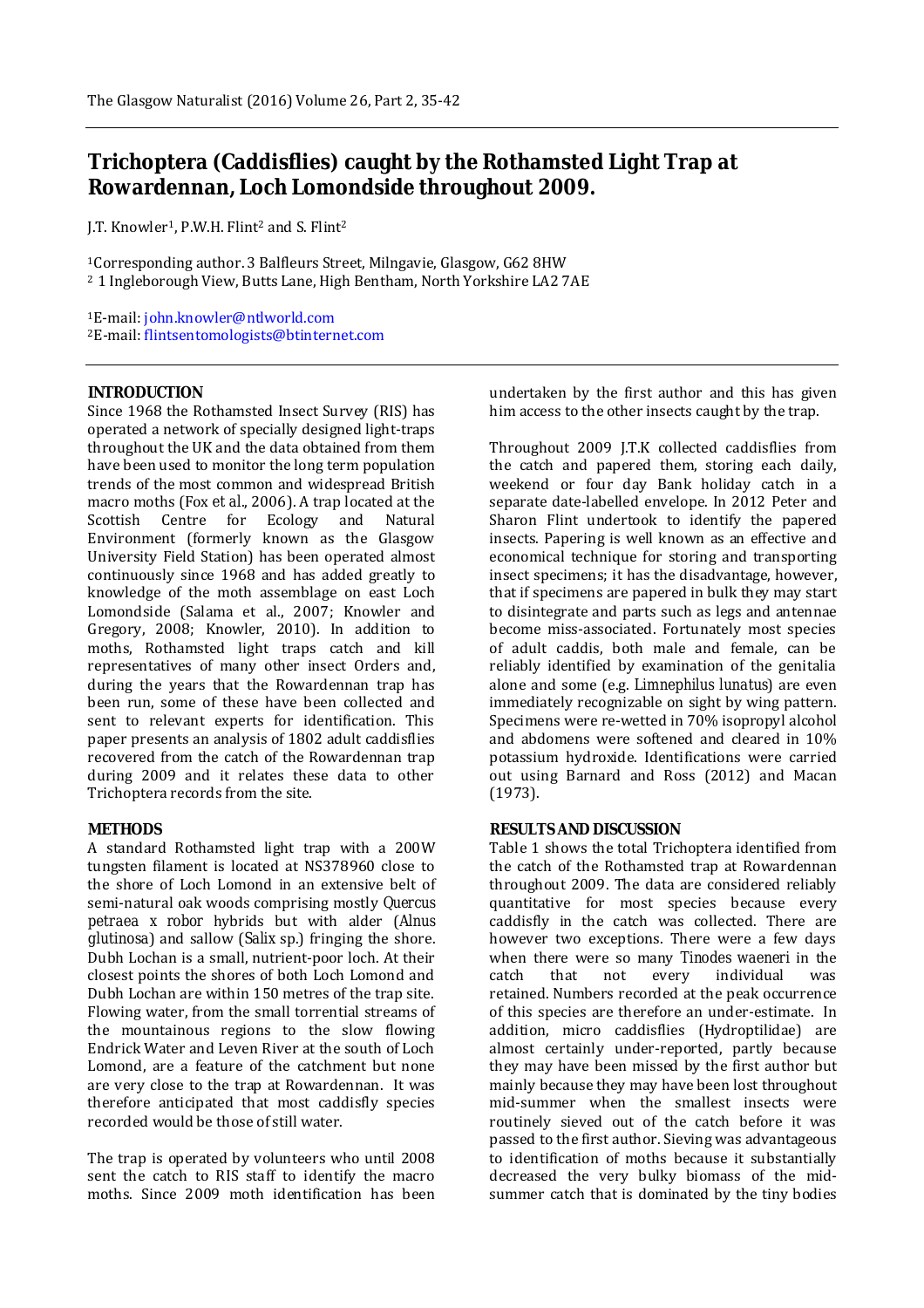of biting midges (Culicoides); very small species of other insect Orders may however have been lost. It is also possible that some species occurring in the area were not trapped at all where they are diurnal and not attracted to light (e.g. *Agapetus fuscipes*).

**Table 1.** Caddisflies identified in the daily catch of the Rowardennan light trap throughout 2009. \* indicates probable under-estimate.

| Family            | <b>Species</b>                                                                                                                                                                                                                                                                                                                                                                                                                                                                                                                                                                                                                         | <b>Total Collected</b>                                                                                                                                                                                                                                                                              | <b>Earliest and latest</b><br>dates                                                                                                                                                                                                                                                                               |  |
|-------------------|----------------------------------------------------------------------------------------------------------------------------------------------------------------------------------------------------------------------------------------------------------------------------------------------------------------------------------------------------------------------------------------------------------------------------------------------------------------------------------------------------------------------------------------------------------------------------------------------------------------------------------------|-----------------------------------------------------------------------------------------------------------------------------------------------------------------------------------------------------------------------------------------------------------------------------------------------------|-------------------------------------------------------------------------------------------------------------------------------------------------------------------------------------------------------------------------------------------------------------------------------------------------------------------|--|
| Rhyacophilidae    | Rhyacophila obliterata (McLachlan)                                                                                                                                                                                                                                                                                                                                                                                                                                                                                                                                                                                                     | 1 male                                                                                                                                                                                                                                                                                              | 28-Sep                                                                                                                                                                                                                                                                                                            |  |
| Hydroptilidae     | Oxyethira flavicornis (Pictet)                                                                                                                                                                                                                                                                                                                                                                                                                                                                                                                                                                                                         | 1 male*                                                                                                                                                                                                                                                                                             | $31$ -Aug                                                                                                                                                                                                                                                                                                         |  |
| Polycentropodidae | Plectrocnemia conspersa (Curtis)<br>Polycentropus flavomaculatus (Pictet)                                                                                                                                                                                                                                                                                                                                                                                                                                                                                                                                                              | 9 male, 4 female<br>1 male                                                                                                                                                                                                                                                                          | 24 Jun - 28 Oct<br>$04$ -Aug                                                                                                                                                                                                                                                                                      |  |
| Psychomyiidae     | Tinodes waeneri (Linnaeus)                                                                                                                                                                                                                                                                                                                                                                                                                                                                                                                                                                                                             | 438 male*, 305<br>female*                                                                                                                                                                                                                                                                           | 29 May - 22 Sept                                                                                                                                                                                                                                                                                                  |  |
| Hydropsychidae    | Hydropsyche siltalai (Döhler)                                                                                                                                                                                                                                                                                                                                                                                                                                                                                                                                                                                                          | 1 male                                                                                                                                                                                                                                                                                              | $14$ -Aug                                                                                                                                                                                                                                                                                                         |  |
| Phryganeidae      | Agrypnia varia (Fabricius)                                                                                                                                                                                                                                                                                                                                                                                                                                                                                                                                                                                                             | 8 male, 12 female                                                                                                                                                                                                                                                                                   | 26 Jun - 18 Aug                                                                                                                                                                                                                                                                                                   |  |
| Goeridae          | Goera pilosa (Fabricius)<br>Silo pallipes (Fabricius)                                                                                                                                                                                                                                                                                                                                                                                                                                                                                                                                                                                  | 1 male, 28 female<br>1 female                                                                                                                                                                                                                                                                       | 30 Jun - 24 Jul<br>$24$ -Jun                                                                                                                                                                                                                                                                                      |  |
| Lepidostomatidae  | Lepidostoma hirtum (Fabricius)                                                                                                                                                                                                                                                                                                                                                                                                                                                                                                                                                                                                         | 26 male, 28 female                                                                                                                                                                                                                                                                                  | 19 June - 14 Sep                                                                                                                                                                                                                                                                                                  |  |
| Apataniidae       | Apatania wallengreni (McLachlan)                                                                                                                                                                                                                                                                                                                                                                                                                                                                                                                                                                                                       | 225 male, 13 female                                                                                                                                                                                                                                                                                 | 23 Mar - 19 May                                                                                                                                                                                                                                                                                                   |  |
| Limnephilidae     | <b>Drusus annulatus</b> (Stephens)<br>Chaetopteryx villosa (Fabricius)<br>Anabolia nervosa (Curtis)<br>Glyphotaelius pellucidus (Retzius)<br>Limnephilus centralis (Curtis)<br>Limnephilus coenosus (Curtis)<br>Limnephilus ignavus (McLachlan)<br>Limnephilus lunatus (Curtis)<br>Limnephilus luridus (Curtis)<br>Limnephilus marmoratus (Curtis)<br>Limnephilus rhombicus (Linnaeus)<br>Limnephilus sparsus (Curtis)<br>Limnephilus stigma (Curtis)<br>Halesus digitatus (Schrank)<br><i>Halesus radiatus</i> (Curtis)<br>Micropterna lateralis (Stephens)<br>Potamophylax cingulatus (Stephens)<br>Potamophylax latipennis (Curtis) | 1 male<br>14 male, 8 female<br>54 male, 27 female<br>47 male, 19 female<br>1 male<br>1 male<br>10 male<br>147 male, 84 female<br>10 male, 3 female<br>46 male, 31 female<br>2 male<br>18 male, 6 female<br>1 male<br>6 male<br>81 male, 26 female<br>6 male<br>6 male, 7 female<br>2 male, 4 female | 02-Sep<br>28 Sep - 7 Dec<br>28 Aug - 29 Oct<br>30 Apr - 28 Sept<br>25-Sep<br>02-Sep<br>21 Aug - 14 Sep<br>07 Aug - 11 Nov<br>26 Jun -10 Aug<br>05 Jun - 20 Oct<br>16 Sep - 22 Oct<br>14 Aug - 22 Sep<br>$31$ -Jul<br>31 Aug - 19 Oct<br>04 Sep - 20 Oct<br>29 May -03 July<br>20 Aug - 15 Sept<br>01 Jul - 01 Oct |  |
| Sericostomatidae  | Sericostoma personatum (Spence)                                                                                                                                                                                                                                                                                                                                                                                                                                                                                                                                                                                                        | 1 female                                                                                                                                                                                                                                                                                            | $27$ -Jul                                                                                                                                                                                                                                                                                                         |  |
| Odontoceridae     | Odontocerum albicorne (Scopoli)                                                                                                                                                                                                                                                                                                                                                                                                                                                                                                                                                                                                        | 2 female                                                                                                                                                                                                                                                                                            | $26$ -Jun                                                                                                                                                                                                                                                                                                         |  |
| Leptoceridae      | Athripsodes bilineatus (Linnaeus)<br>Ceraclea albimacula (Rambur)<br>Ceraclea annulicornis (Stephens)<br>Ceraclea dissimilis (Stephens)<br>Mystacides azurea (Linnaeus)                                                                                                                                                                                                                                                                                                                                                                                                                                                                | 1 male<br>4 male<br>3 male<br>14 male, 6 female<br>1 female                                                                                                                                                                                                                                         | date uncertain<br>23 Jul - 27 Jul<br>26 Jun - 27 Aug<br>24 Jul - 8 Sep<br>$19$ -Jun                                                                                                                                                                                                                               |  |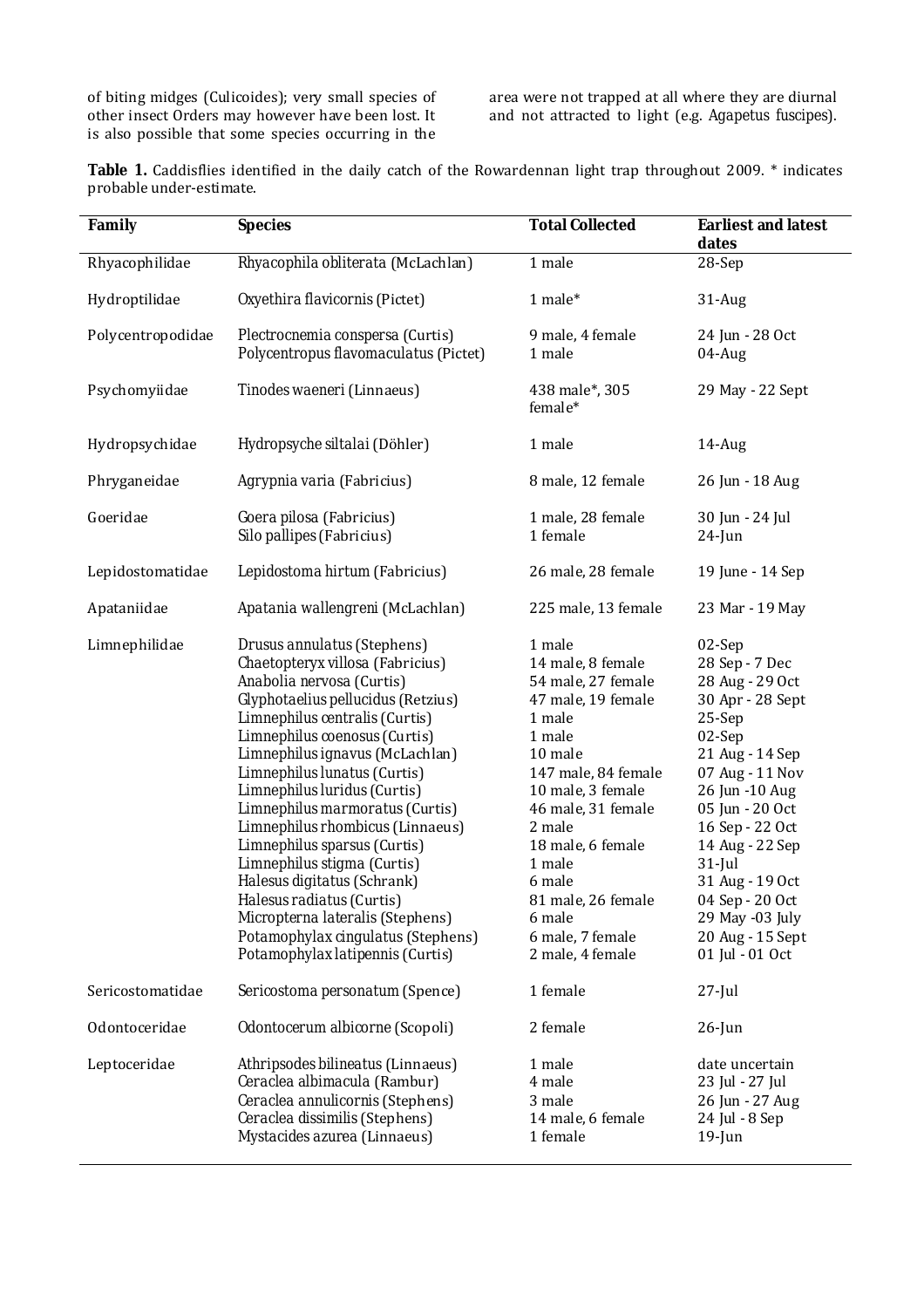Some species of caddisfly exhibited a fairly narrow flight period (Table 1 and Fig. 1) with a bell-shaped curve of abundance typical of a univoltine species. Thus, *Apatania wallengreni,* the earliest species recorded, occurred from late March to mid-May peaking in mid-April. This is significantly earlier than the April to June occurrence with a peak in early May that was reported by Crichton for the same site in 1968-1970 (Crichton 1981). The difference may be explained by the weather patterns for the years concerned. Thus, data for





Paisley (the nearest station for which weather data for the years concerned can be accessed) reveal that it was considerably colder from February to-April 1968-1970 than in 2009

(http://www.metoffice.gov.uk/pub/data/weather/ uk/climate/stationdata/paisleydata.txt.) Similar bell-shaped curves were exhibited by *Lepidostoma hirtum* occurring from mid-June to mid-September; for *Anabolia nervosa* from late August to late October and for *Chaetopteryx villosa* from late September to early December (Fig. 1).







**Fig. 1.** Weekly catches of selected caddisfly species caught in the Rowardennan light trap during 2009.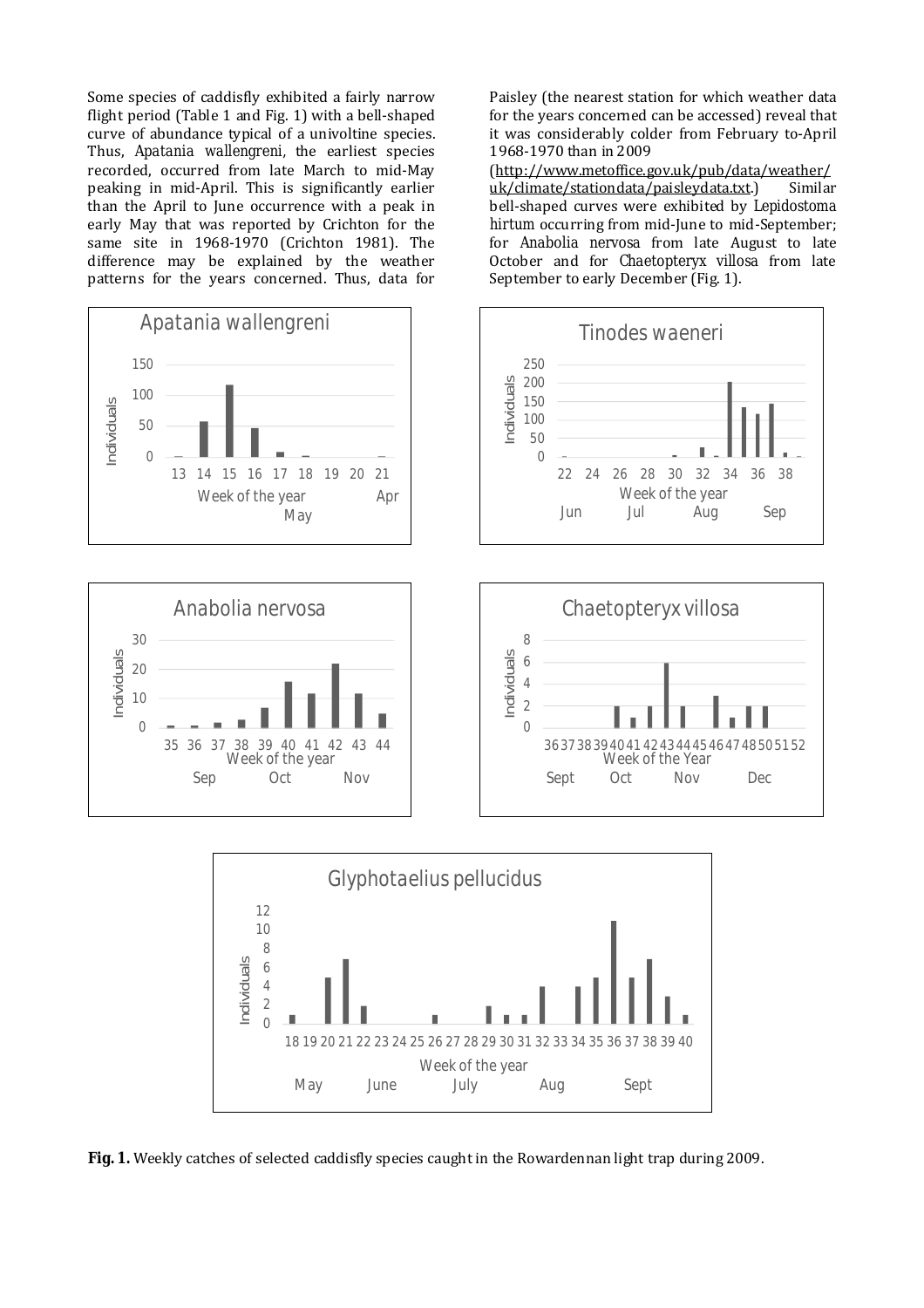Other species were on the wing for much longer periods. Thus, *Glyphotaelius pellucidus*, known by fishermen as the mottled sedge, is described as being on the wing in May and June and from August to September with a diapause in July (Barnard and Ross, 2012). On Loch Lomondside, it exhibited a similar prolonged flight period but it appeared that the diapause was during all of June and early July. *Limnephilus marmoratus*, known as the cinnamon sedge, is also described as having a very prolonged flight time from May to November with a probable summer diapause (Barnard and Ross, 2012). However at Rowardennan it was recorded from June to November with no evidence of diapause. It may be relevant that Denis (1977) has shown that, in the laboratory, Limnephilidae can show no diapause when reared with a long photoperiod. *Tinodes waeneri* was recorded from late May to late September but there was only one record in May with none in June or until late July. No recorded species showed any evidence of multi-voltinism as distinct from a prolonged emergence period. It should be noted, however, that because of its effects on metabolism and nutritional factors, water temperature is an important factor influencing life history patterns in aquatic insects (Danks and Oliver, 1972; Humpesch, 1982; Brittain, 1983; McCafferty and Periera, 1984; Sweeney and Vannote, 1986) and may well have influenced these data. Indeed temperature is known to result in flexible voltinism in Trichopteran species. Thus, Mackay (1979) found that the thermal regime affected the growth rates and consequently the number of generations per year of Hydropsyche.

In preparing this paper, it has transpired that 2009 was not the first time that caddisflies were collected from the Rothamsted trap at Rowardennan. For part of 1968 and all of 1969, 1970 and 1971, staff at the Rothamsted Insect Survey, retained caddisflies from the catch at Rowardennan and from 77 other Rothamsted traps and sent them to M. I. Crichton at the Department of Zoology, Reading University for identification. His records of the Limnephilidae including those identified from the 1968 Rowardennan catch formed part of a study of members of this family caught by the Rothamsted Insect Survey throughout the UK (Crichton, 1971). Records of the members of other families identified from the 1968 catch and those of all caddisflies caught during 1969-1971 appear to have only been published in summary form (Crichton, 1974) and as life histories (Crichton, Fisher and Woiwod, 1978; Crichton and Fisher, 1981). However, the original data remains preserved in the records of the Rothamsted Insect Survey and are here compared with the data collected in 2009 (Table 2).

It is notable from the data of Crichton that the abundance of some species fluctuated considerably from year to year. See, for instance, the differences between the numbers of *Limnephilus lunatus* caught

in the years 1969, 1970 and 1971 (Table 2). This is sometimes also apparent when these data are compared with the 2009 records. Thus 107 *Halesus radiatus* were recorded in 2009 but only 14 in 1969, 13 in 1971 and none in 1970. For the most part, however, species that were the most abundant in 1968 to 1971 remained the most common species in 2009.

From 1983 to 1986 aquatic invertebrate surveys were conducted throughout the Loch Lomond catchment. Collection sites included Loch Lomond, Dubh Lochan, other areas of still water such as quarries plus flowing water tributaries of varying pH, nutrient levels and flow rate within the catchment (Adams et al., 1990). These surveys identified the larvae of 56 species of Trichoptera of which 22 were found in Loch Lomond. Three of these were also found in Dubh Lochan and a further two were only recorded from Dubh Lochan. The Rothamsted light trap is very close to both the shore of Loch Lomond and to Dubh Lochan so these 24 species are included in table 2 so that larval and adult records can be compared. A further 33 caddisfly species recorded in the aquatic invertebrate surveys were only recorded in the flowing water of the tributaries of the Loch Lomond catchment. These are only included in table 2 if adults were caught in the Rowardennan trap during 1969 – 1971 surveys and/or during 2009.

As might be expected, species abundant as larvae in water bodies near to the Rothamsted trap were usually commonly caught in the trap. There were exceptions however. *Agapetus fuscipes* were frequent in Loch Lomond but the adult was never caught in the light trap. This was undoubtedly because the adults are day-flying and not attracted to light (Barnard and Ross, 2012). Conversely, *Apatania wallengreni*, was caught in the moth trap in large numbers early in the year, but was not recorded in the aquatic invertebrate surveys. It is not unusual for the larvae of this species to be unrecorded where the adult is common probably because they occur in deeper water (Ian Wallace, *pers. comm*.). For the most part, caddisfly species only recorded in the flowing water of tributaries in the aquatic invertebrate survey were uncommon in the light trap; presumably reflecting the distance that adults would have to fly to the trap. Again there were apparent exceptions. Thus, *Halesus radiatus*, the lava of which was only found in the flowing water of tributaries of the Loch Lomond catchment, was common as an adult in the trap in 2009 and fairly common in 1969 and 1971. The larva is however known to also occur in still water despite not yet being found in Loch Lomond (Barnard and Ross, 2012). *Potamophylax latipennis* was not recorded in the aquatic survey but has since been recorded from the loch (Wallace, *pers. comm*.)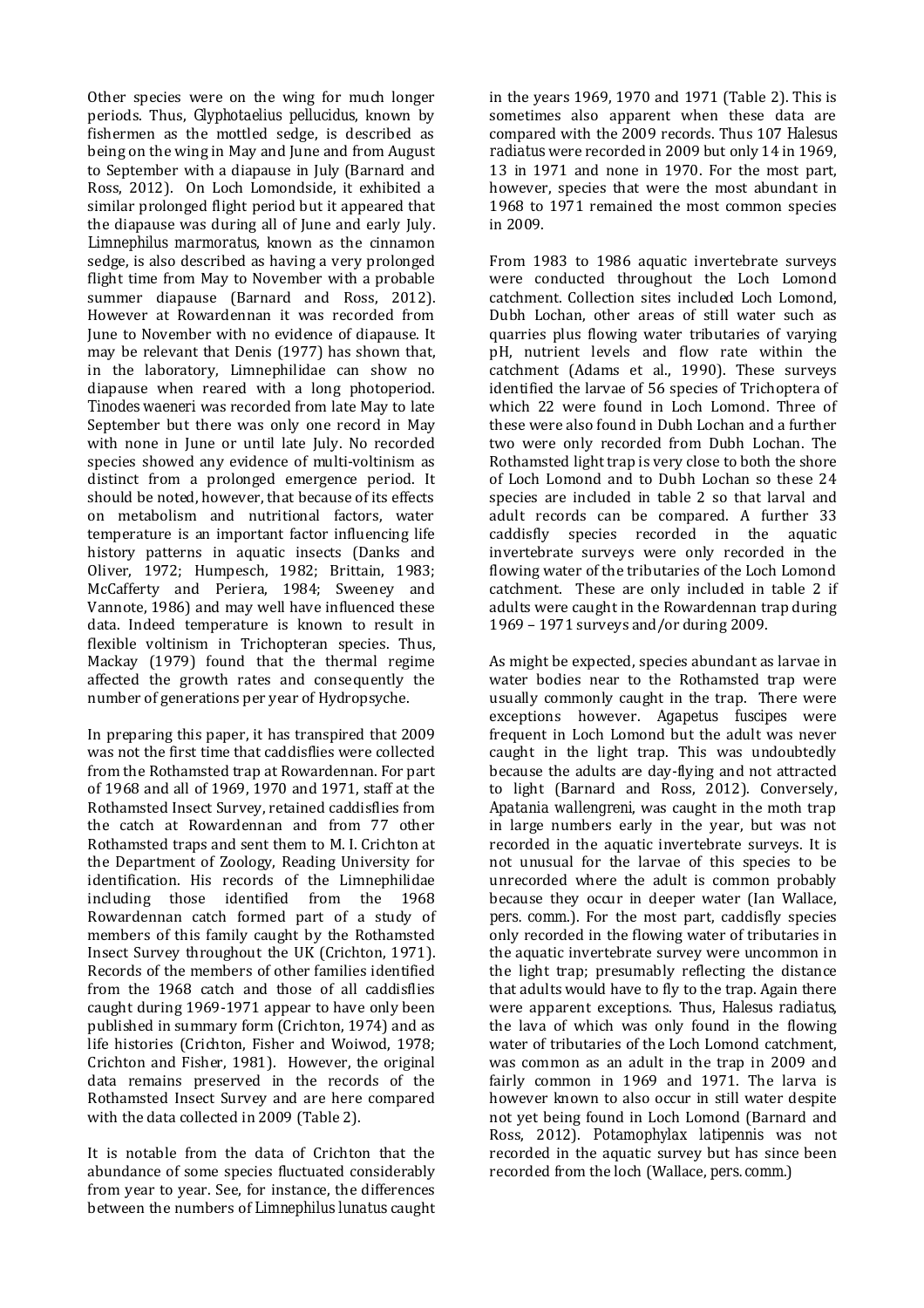**Table 2.** A comparison of the caddisfly species recorded in the catch of the Rowardennan light trap in 2009 with those caught in the same trap during 1968 to 1971 and with those species recorded as larvae during invertebrate surveys from 1983 to 1987. \* indicates incomplete data, LL indicates species found in Loch Lomond, DL indicates species found in Dubh Lochan and "tributaries only" indicates that the species concerned was recorded in the light trap but, during the aquatic invertebrate survey, larvae were only found in flowing water of tributaries. Species found in tributaries but not recorded in the light trap are omitted.

| Family            | <b>Species</b>                                                   | <b>Total adults</b>                          | Status in 1983-                               | <b>Rothamsted Survey</b> |              |                |                  |
|-------------------|------------------------------------------------------------------|----------------------------------------------|-----------------------------------------------|--------------------------|--------------|----------------|------------------|
|                   |                                                                  | in moth<br>trap in 2009                      | 87 aquatic<br>invertebrate<br>survey (larvae) | 1968*                    | 1969         | 1970           | 1971             |
| Rhyacophilidae    | Rhyacophila dorsalis<br>Rhyacophila<br>obliterata                | not recorded<br>1                            | tributaries only<br>not recorded              |                          |              |                | $\boldsymbol{2}$ |
| Glossosomatidae   | <b>Agapetus fuscipes</b><br>Glossosoma boltoni                   | not recorded<br>not recorded                 | frequent LL<br>tributaries only               | $\mathbf{1}$             | 3            | $\mathbf{1}$   | $\mathbf{1}$     |
| Hydroptilidae     | Oxyethira flavicornis                                            | $\mathbf{1}$                                 | not recorded                                  |                          |              |                |                  |
| Polycentropodidae | Cyrnus trimaculaus<br>Cyrnus flavidus<br>Holocentropus<br>dubius | not recorded<br>not recorded<br>not recorded | recorded LL<br>frequent LL<br>recorded DL     |                          | 30           | 1              | 13<br>4          |
|                   | <b>Neureclipsis</b><br>bimaculata<br>Plectrocnemia               | not recorded<br>13                           | recorded LL<br>tributaries only               | 3                        | 32           | $\overline{4}$ | 37               |
|                   | conspersa<br>Plectrocnemia<br>geniculata                         | not recorded                                 | frequent LL                                   | 9                        | $\mathbf{1}$ | 2              | $\mathbf{1}$     |
|                   | <b>Polycentropus</b><br>flavomaculatus                           | $\mathbf{1}$                                 | frequent LL                                   |                          | 82           | 9              | 42               |
|                   | <b>Polycentropus</b><br><i>irroratus</i><br>Polycentropus kingi  | not recorded<br>not recorded                 | recorded DL<br>tributaries only               | $\mathbf{1}$             | 4<br>2       | $\mathbf{1}$   |                  |
|                   |                                                                  |                                              |                                               |                          |              |                |                  |
| Psychomyiidae     | Tinodes waeneri<br>Lype phaeopa                                  | $743+$<br>not recorded                       | frequent LL<br>rare LL, also<br>tributaries   | 51                       | 60           | 6              | 53               |
| Hydropsychidae    | Hydropsyche<br>instabilis                                        | not recorded                                 | tributaries only                              | $\mathbf{1}$             | 2            |                |                  |
|                   | Hydropsyche siltalai                                             | 1                                            | not recorded                                  |                          |              |                |                  |
| Phryganeidae      | Agrypnia varia<br>Phryganea grandis                              | 20<br>not recorded                           | rare LL<br>tributaries only                   | $\overline{2}$           | 15<br>4      | 18<br>4        | 73               |
| Goeridae          | Goera pilosa<br><b>Silo pallipes</b>                             | 29<br>$\mathbf{1}$                           | rare LL, also<br>tributaries<br>not recorded  | $\mathbf{1}$             | 3            | 6              | $\overline{2}$   |
| Lepidostomatidae  | Crunoecia irrorata<br>Lepidostoma hirtum                         | not recorded<br>54                           | not recorded<br>common LL                     | 52                       | 1<br>466     | 200            | 87               |
| Apataniidae       | <b>Apatania</b><br>wallengreni                                   | 238                                          | not recorded                                  | $\mathbf{1}$             | 44           | 91             | 73               |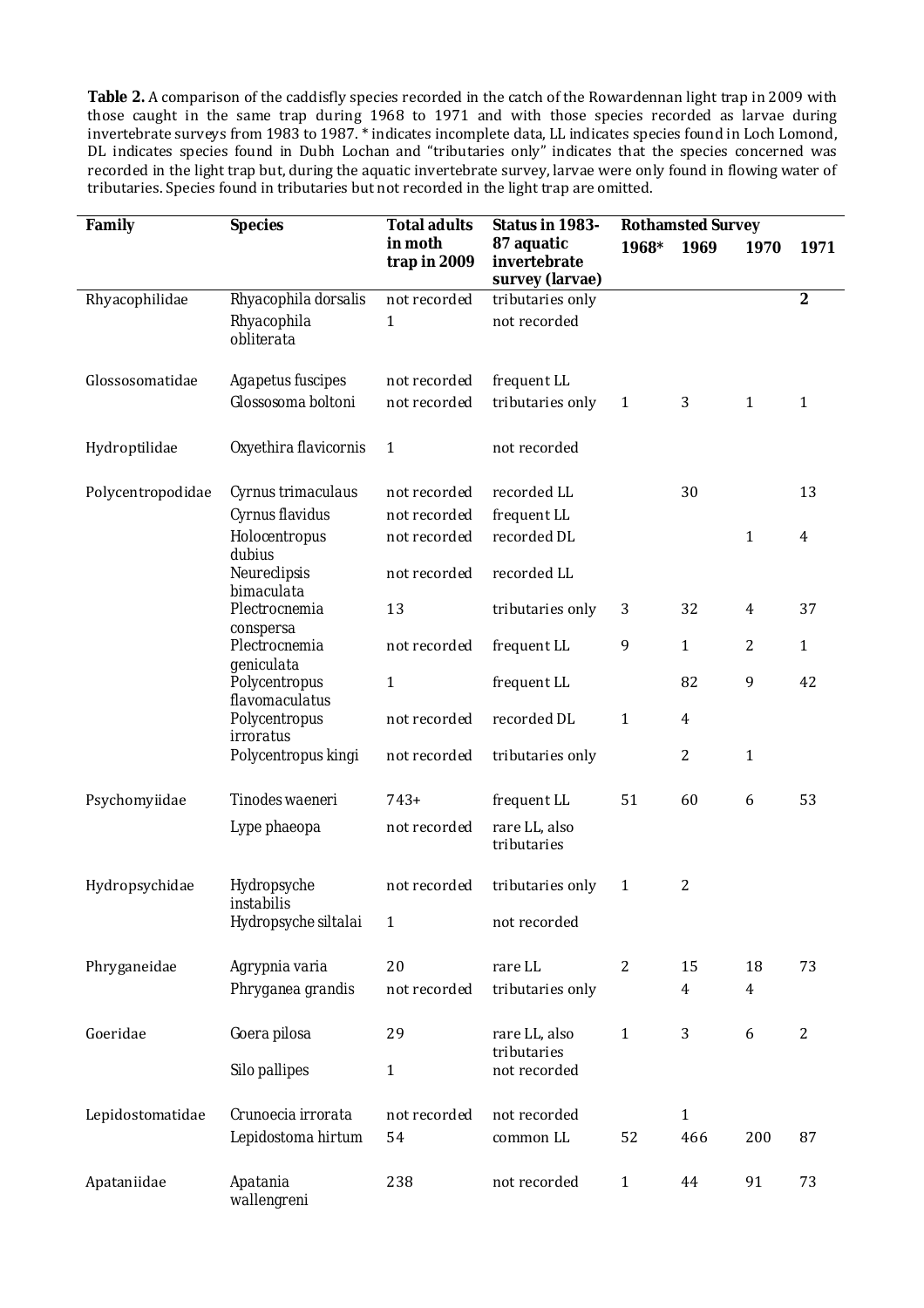| Limnephilidae    | Drusus annulatus                         | 1              | tributaries only            |                |                |                |                  |
|------------------|------------------------------------------|----------------|-----------------------------|----------------|----------------|----------------|------------------|
|                  | Chaetopteryx villosa                     | 20             | rare LL                     |                |                |                |                  |
|                  | Anabolia nervosa                         | 81             | recorded LL                 |                | 8              |                | 40               |
|                  | Glyphotaelius<br>pellucidus              | 66             | not recorded                | $\mathbf{1}$   | 15             | 3              | 5                |
|                  | Limnephilus affinis                      | not recorded   | recorded LL                 |                | $\overline{2}$ |                |                  |
|                  | <b>Limnephilus</b><br>bipunctatus        | not recorded   | not recorded                | $\overline{2}$ |                |                |                  |
|                  | Limnephilus centralis                    | $\mathbf{1}$   | not recorded                | $\mathbf{1}$   | 15             | 9              | 4                |
|                  | <b>Limnephilus</b><br>coenosus           | $\mathbf{1}$   | not recorded                |                | 1              |                |                  |
|                  | <b>Limnephilus</b><br>decipiens          | not recorded   | recorded LL                 |                |                |                |                  |
|                  | Limnephilus elegans                      | not recorded   | not recorded                |                | 1              |                |                  |
|                  | <b>Limnephilus</b><br>extricatus         | not recorded   | tributaries only            |                | 2              |                |                  |
|                  | Limnephilus griseus                      | not recorded   | not recorded                |                |                |                | $\mathbf{1}$     |
|                  | Limnephilus ignavus                      | 10             | not recorded                |                |                |                |                  |
|                  | Limnephilus lunatus                      | 231            | not recorded                |                | 298            | 12             | 467              |
|                  | Limnephilus luridus                      | 13             | not recorded                |                | 13             | 11             | 8                |
|                  | <b>Limnephilus</b><br>marmoratus         | 77             | frequent LL,<br>recorded DL | 3              | 49             | 19             | 38               |
|                  | <b>Limnephilus</b><br>rhombicus          | $\overline{2}$ | recorded LL &<br>DL         |                | 1              |                | $\mathbf{1}$     |
|                  | Limnephilus sparsus                      | 24             | not recorded                |                | 3              | $\overline{2}$ | 14               |
|                  | Limnephilus stigma                       | 1              | not recorded                |                |                |                |                  |
|                  | Limnephilus vittatus                     | not recorded   | not recorded                |                | 1              |                |                  |
|                  | Halesus digitatus                        | 6              | rare LL                     |                | 3              |                |                  |
|                  | Halesus radiatus                         | 107            | tributaries only            |                | 14             |                | 13               |
|                  | <b>Mesophylax</b><br>impunctatus         | not recorded   | not recorded                |                | 36             | 1              | 13               |
|                  | Micropterna lateralis                    | 6              | not recorded                |                | 5              | 6              | $\boldsymbol{2}$ |
|                  | Micropterna sequax                       | not recorded   | not recorded                | $\mathbf{1}$   | 1              | $\overline{c}$ | 5                |
|                  | Potamophylax<br>cingulatus               | 13             | not recorded                |                | 8              | 1              | 7                |
|                  | Potamophylax<br><b>latipennis</b>        | 6              | tributaries only            |                | 3              |                | 4                |
|                  | Stenophylax vibex                        | not recorded   | not recorded                |                |                | $\mathbf{1}$   |                  |
| Sericostomatidae | Sericostoma<br>personatum                | 1              | common LL                   |                | 1              |                |                  |
| Odontoceridae    | <b>Odontocerum</b><br>albicorne          | $\overline{2}$ | recorded LL &<br>DL         |                |                |                |                  |
| Leptoceridae     | <b>Arthripsodes</b><br><b>bilineatus</b> | 1              | tributaries only            |                | 1              |                |                  |
|                  | <b>Arthripsodes</b><br>commutatus        | not recorded   | not recorded                |                | 8              |                | $\mathbf{1}$     |
|                  | Ceraclea albimacula                      | 4              | not recorded                |                |                |                |                  |
|                  | Ceraclea<br>annulicornis                 | 3              | not recorded                |                |                |                | $\mathbf{1}$     |
|                  | Ceraclea dissimilis                      | 20             | not recorded                |                | 168            | 15             | 16               |
|                  | Mystacides azurea                        | $\mathbf{1}$   | recorded LL                 |                |                | $\mathbf 1$    |                  |
|                  | <b>Mystacides</b>                        | not recorded   | recorded LL                 |                |                |                |                  |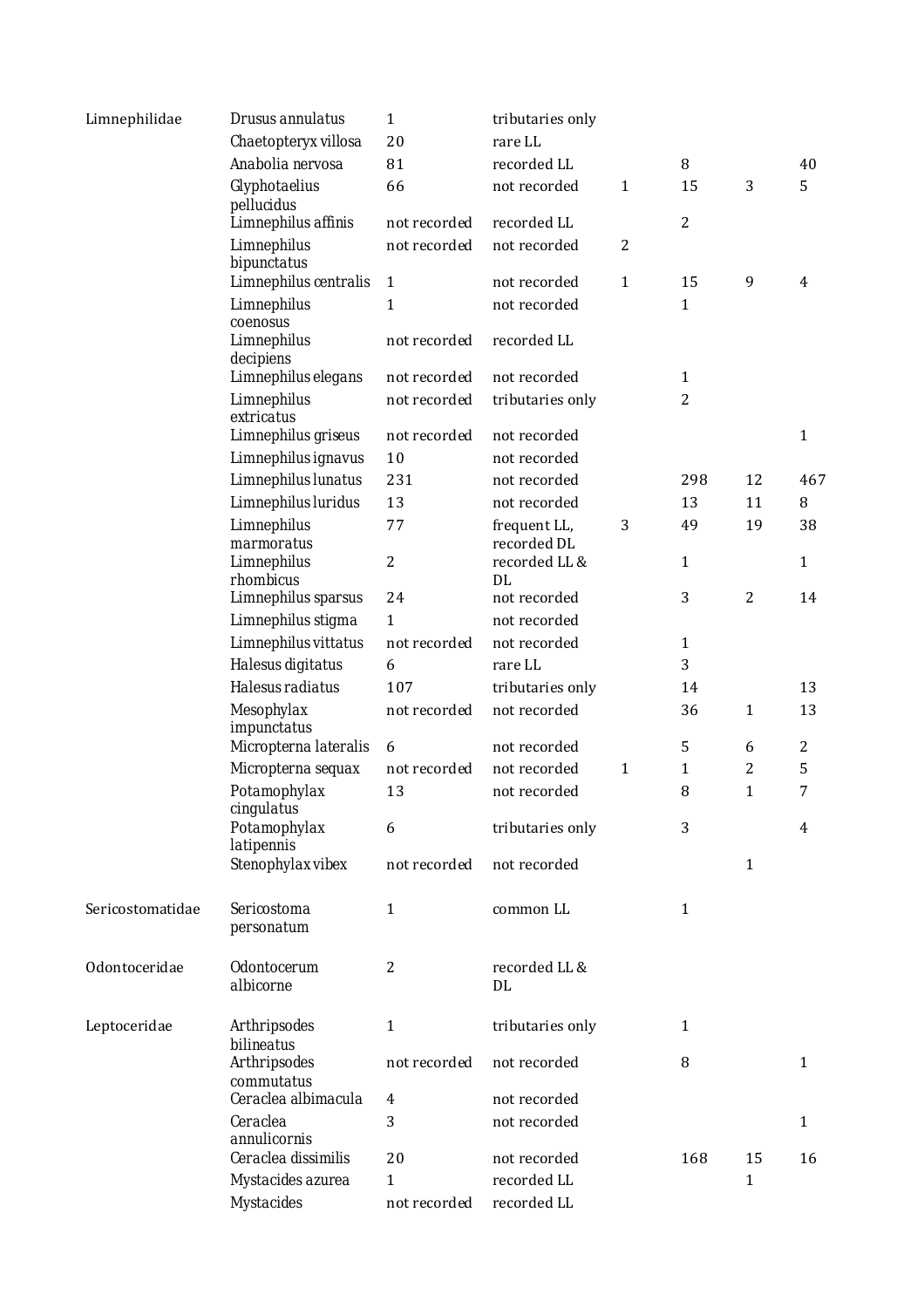| longicornis                     |                          |                           |   |
|---------------------------------|--------------------------|---------------------------|---|
| Mystacides nigra                |                          | not recorded not recorded |   |
| <i><b>Oecetis lacustris</b></i> |                          | not recorded not recorded | 2 |
| Oecetis ochracea                | not recorded recorded LL |                           |   |
|                                 |                          |                           |   |

One group of caddisflies, including *Glyphotaelius pellucidus, Limnephilus centralis, Limnephilus coenosus, Limnephilus griseus, Limnephilus luridus, Limnephilus sparsus, Limnephilus stigma* and *Limnephilus vittatus*, that were recorded in the trap but not during the aquatic invertebrate survey, were those that breed in very small water bodies including temporary puddles, ditches, small moorland bog pools, fens, marshes and ponds (Barnard and Ross, 2012). This presumably reflects the fact that with the exception of Balmaha Pond a small shallow nutrient-rich pond and Fairy Loch, a small nutrient-poor loch, such habitats did not feature in the aquatic invertebrate survey. Perhaps the scattered and often temporary breeding sites of these species require that the adults are relatively wide-ranging and they are then caught in a trap that is not particularly near to such habitats. Whilst active lateral dispersal of adult caddisflies may be limited, there are indications that some species, particularly the Limnephilidae regularly travel greater distances (Kelly, Bilton and Rundle, 2001).

# **ACKNOWLEDGEMENTS**

The Rowardennan light trap data form a part of the Rothamsted Insect Survey and the authors are particularly grateful to Chris Shortall and Ian Woiwod for making historical caddisfly data available. Ian Wallace, of the UK Trichoptera Recording Scheme, gave us access to unpublished records for Loch Lomond and made very helpful comments and suggestions on the manuscript. The authors would also like to thank Stuart Wilson and colleagues of Scottish Centre for Ecology and Natural Environment Glasgow University (SCENE) who operate the trap at Rowardennan and Colin Adams also of SCENE for information on the aquatic invertebrates of Loch Lomond.

# **REFERENCES**

- Adams, C.E., Brown, D.W., Little, S.S. & Tippett, R. (1990). A Check-list of the Freshwater Invertebrate Fauna of the Loch Lomond Catchment, *The Glasgow Naturalist*, 21 part 5:537-552.
- Barnard, P. and Ross, E. (2012). in The Adult Trichoptera (caddisflies) of Britain and Ireland, Handbooks for the Identification of British Insects, Vol.1, part 17, published for the Royal Entomological Society by the Field Studies Council.
- Brittain J.E. Life history strategies in Ephemeroptera and Plecoptera in *Mayflies and stoneflies: life*

*histories and biology* Campbell, I.C. (editor) Kluwer Academic Publishers pp.1-12.

- Crichton, M.I. (1971). A study of caddis flies (Trichoptera) of the family Limnephilidae, based on the Rothamsted Insect Survey, 1964-68, J. Zool., Lond. 163: 533-563.
- Crichton, M.I. (1974). The interpretation of light trap catches of Trichoptera from the Rothamsted Insect Survey, Proc. Of the First Int. Symp. On Trichoptera. W. Junk Publishers, The Hague.
- Crichton, M.I. & Fisher D.B. (1981). Further observations on the Limnephilid life histories, based on the Rothamsted Insect Survey, Proc. Of the3rd Int. Symp. On Trichoptera. W. Junk Publishers, The Hague.
- Crichton, M.I., Fisher, D & Woiwod, I.P. (1978). Life histories and distribution of British Trichoptera, excluding Limnephilidae and Hydroptilidae, based on the Rothamsted Insect Survey (1978) Ecography 1:31-45.
- Danks, H.V. & Oliver, D.R. (1972). Seasonal emergence of some high arctic chironomidae (Diptera). *The Canadian Entomologist,* 104: 661- 686.
- Fox, R., Conrad, K.F., Parsons, M.S., Warren, M.S., & Woiwod, I.P. (2006)*. The State of Britain's Larger Moths.* Butterfly Conservation and Rothamsted Research, Wareham, Dorset.
- Humpesch, U.H. (1982). Efect of fluctuating temperature on the duration of embryonic development in two Ecdyonurus spp. And Rhithrogena cf. hybrid (Ephemeroptera) from Austrian streams, *Oecologia,* 55:285-288.
- Kelly, L.C., Bilton, D.T. & Rundle, S.D. (2001). Population structure and dispersal in the Canary island caddisfly Mesophylax asperses (Trichoptera: Limnephilidae).
- Knowler, J.T. & Gregory, N. (2008). A Checklist of the Macro Moths of Rowardennan, east Loch Lomondside, Stirlingshire, *The Glasgow Naturalist*, 25 part 1:15-24.
- Knowler, J.T. (2010). *An Annotated Checklist of the Larger Moths of Stirlingshire, West Perthshire and Dunbartonshire*, Glasgow Natural History Society.
- Macan, T.T. (1973). A key to the adults of the British Trichoptera. *Scientific Publications of the Freshwater Biological Association* 28: 151 pp.
- Mackay, R.J. (1979). Life history patterns of some species of Hydropsyche (Trichoptera: Hydropsychidae) in southern Ontario. *Can. J. Zool.* 57:963-975.
- McCafferty, W.P. & Pereira, C. (1984). Effects of developmental thermal regimes on two mayfly